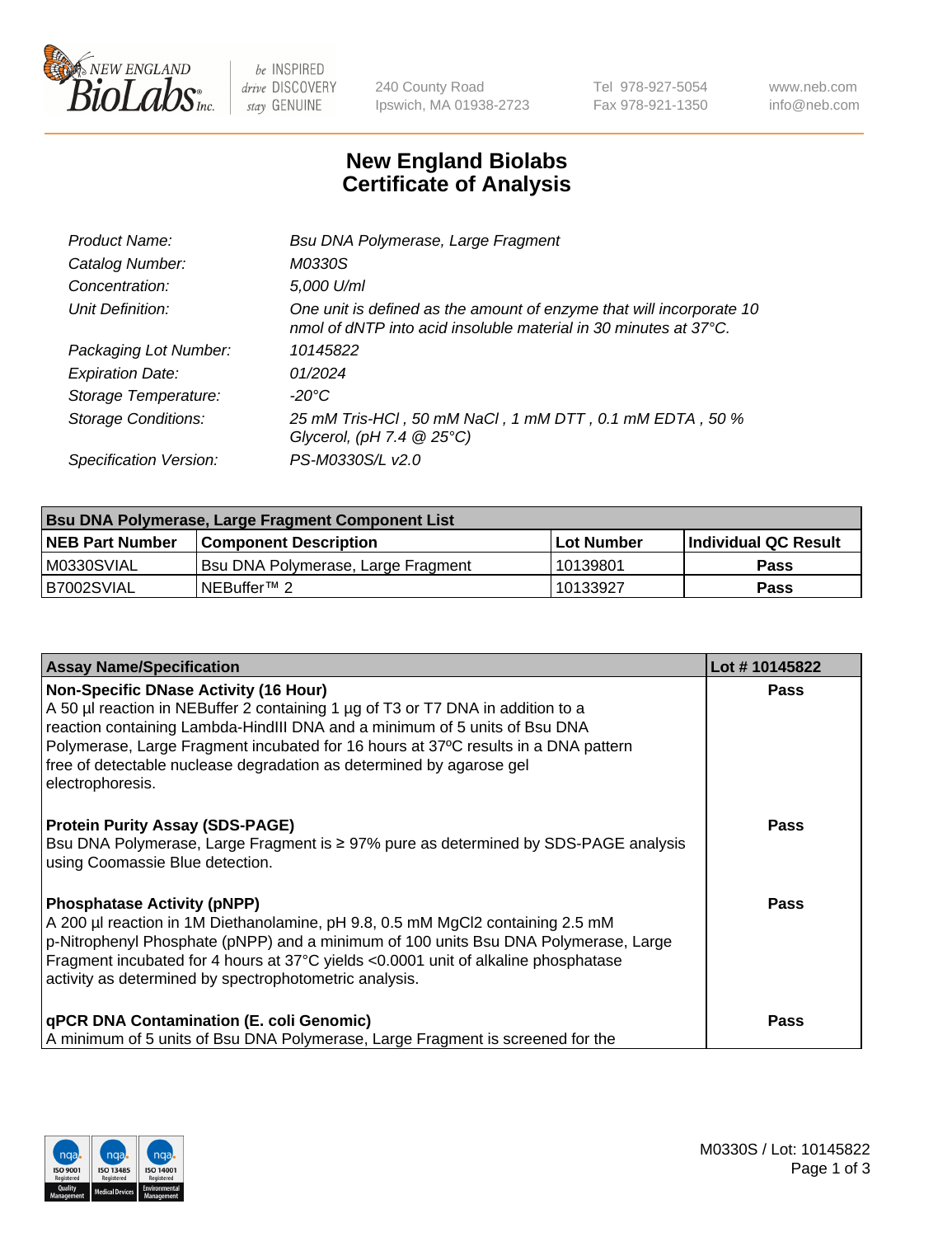

be INSPIRED drive DISCOVERY stay GENUINE

240 County Road Ipswich, MA 01938-2723 Tel 978-927-5054 Fax 978-921-1350

www.neb.com info@neb.com

| <b>Assay Name/Specification</b>                                                                                                                                                                                                                                                                                                                                      | Lot #10145822 |
|----------------------------------------------------------------------------------------------------------------------------------------------------------------------------------------------------------------------------------------------------------------------------------------------------------------------------------------------------------------------|---------------|
| presence of E. coli genomic DNA using SYBR® Green qPCR with primers specific for the<br>E. coli 16S rRNA locus. Results are quantified using a standard curve generated from<br>purified E. coli genomic DNA. The measured level of E. coli genomic DNA<br>contamination is ≤ 1 E. coli genome.                                                                      |               |
| <b>RNase Activity (Extended Digestion)</b><br>A 10 µl reaction in NEBuffer 4 containing 40 ng of a 300 base single-stranded RNA<br>and a minimum of 1 µl of Bsu DNA Polymerase, Large Fragment is incubated at 37°C.<br>After incubation for 16 hours, >90% of the substrate RNA remains intact as<br>determined by gel electrophoresis using fluorescent detection. | Pass          |
| Single Stranded DNase Activity (FAM-Labeled Oligo)<br>A 50 µl reaction in NEBuffer 2 containing a 10 nM solution of a fluorescent internal<br>labeled oligonucleotide and a minimum of 50 units of Bsu DNA Polymerase, Large<br>Fragment incubated for 30 minutes at 37°C yields <10% degradation as determined by<br>capillary electrophoresis.                     | Pass          |
| <b>Endonuclease Activity (Nicking)</b><br>A 50 µl reaction in NEBuffer 2 containing 1 µg of supercoiled PhiX174 DNA and a<br>minimum of 50 units of Bsu DNA Polymerase, Large Fragment incubated for 4 hours at<br>37°C results in <10% conversion to the nicked form as determined by agarose gel<br>electrophoresis.                                               | Pass          |
| <b>Exonuclease Activity (Radioactivity Release)</b><br>A 50 µl reaction in NEBuffer 2 containing 1 µg of a mixture of single and<br>double-stranded [3H] E. coli DNA and a minimum of 50 units of Bsu DNA Polymerase,<br>Large Fragment incubated for 4 hours at 37°C releases <0.1% of the total<br>radioactivity.                                                  | <b>Pass</b>   |

This product has been tested and shown to be in compliance with all specifications.

One or more products referenced in this document may be covered by a 3rd-party trademark. Please visit <www.neb.com/trademarks>for additional information.